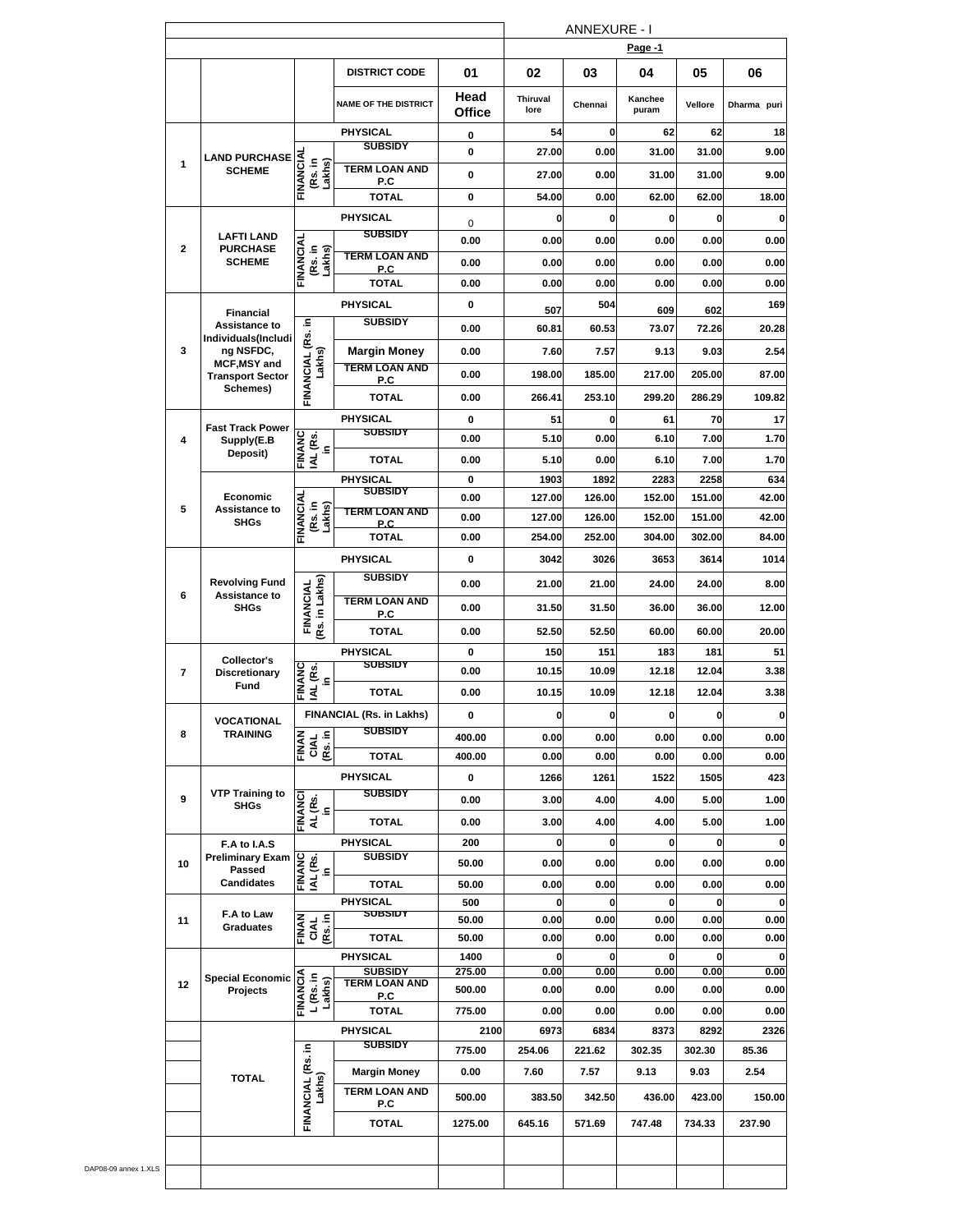|                                   |                                         |                                 |                                        |                     |                |                     | Page-2         |                |                 |
|-----------------------------------|-----------------------------------------|---------------------------------|----------------------------------------|---------------------|----------------|---------------------|----------------|----------------|-----------------|
|                                   |                                         |                                 | <b>DISTRICT CODE</b>                   | 07                  | 08             | 09                  | 10             | 11             | 12              |
|                                   |                                         |                                 | <b>NAME OF THE DISTRICT</b>            | Thiruvanna<br>malai | Villu puram    | Salem               | Namakkal       | Erode          | <b>Nilgiris</b> |
|                                   |                                         |                                 | PHYSICAL                               | 42                  | 72             | 42                  | 24             | 38             |                 |
|                                   | <b>LAND PURCHASE</b>                    |                                 | <b>SUBSIDY</b>                         | 21.00               | 36.00          | 21.00               | 12.00          | 19.00          | 11.00           |
| 1                                 | <b>SCHEME</b>                           | FINANCIA<br>(Rs. in<br>Lakhs)   | <b>TERM LOAN AND</b><br>P.C            | 21.00               | 36.00          | 21.00               | 12.00          | 19.00          | 11.00           |
|                                   |                                         |                                 | <b>TOTAL</b>                           | 42.00               | 72.00          | 42.00               | 24.00          | 38.00          | 22.00           |
|                                   |                                         |                                 | <b>PHYSICAL</b>                        | 0                   | 0              | 0                   | 0              | 0              |                 |
| $\mathbf{2}$                      | <b>LAFTI LAND</b><br><b>PURCHASE</b>    |                                 | <b>SUBSIDY</b>                         | 0.00                | 0.00           | 0.00                | 0              | 0.00           | 0.00            |
|                                   | <b>SCHEME</b>                           | FINANCIAL<br>(Rs. in<br>Lakhs)  | <b>TERM LOAN AND</b><br>P.C            | 0.00                | 0.00           | 0.00                | 0              | 0.00           | 0.00            |
|                                   |                                         |                                 | <b>TOTAL</b>                           | 0.00                | 0.00           | 0.00                | 0              | 0.00           | 0.00            |
|                                   | <b>Financial</b>                        |                                 | PHYSICAL                               | 394                 | 684            | 401                 | 237            | 356            | 201             |
|                                   | Assistance to                           | ءِ                              | <b>SUBSIDY</b>                         | 47.32               | 82.07          | 48.15               | 28.42          | 42.73          | 24.09           |
| 3                                 | Individuals(Includi<br>ng NSFDC,        |                                 | <b>Margin Money</b>                    | 5.92                | 10.26          | 6.02                | 3.55           | 5.34           | 3.01            |
|                                   | MCF, MSY and<br><b>Transport Sector</b> | Lakhs)                          | <b>TERM LOAN AND</b><br>P.C            | 150.00              | 221.00         | 138.00              | 80.00          | 127.00         | 81.00           |
|                                   | Schemes)                                | FINANCIAL (Rs.                  | <b>TOTAL</b>                           | 203.24              | 313.33         | 192.17              | 111.97         | 175.07         | 108.10          |
|                                   |                                         |                                 | <b>PHYSICAL</b>                        | 39                  | 78             | 50                  | 24             | 36             |                 |
| 4                                 | <b>Fast Track Power</b><br>Supply(E.B   |                                 | <b>SUBSIDY</b>                         | 3.90                | 7.80           | 5.00                | 2.40           | 3.60           | 2.00            |
|                                   | Deposit)                                | FINANC<br>IAL (Rs.<br>£.        | <b>TOTAL</b>                           | 3.90                | 7.80           | 5.00                | 2.40           | 3.60           | 2.00            |
|                                   |                                         |                                 | <b>PHYSICAL</b>                        | 1478                | 2564           | 1505                | 888            | 1335           | 753             |
|                                   | Economic                                |                                 | <b>SUBSIDY</b>                         | 99.00               | 171.00         | 100.00              | 59.00          | 89.00          | 50.00           |
| 5<br>Assistance to<br><b>SHGs</b> | FINANCIAL<br>(Rs. in<br>Lakhs)          | TERM LOAN AND<br>P.C            | 99.00                                  | 171.00              | 100.00         | 59.00               | 89.00          | 50.00          |                 |
|                                   |                                         |                                 | <b>TOTAL</b>                           | 198.00              | 342.00         | 200.00              | 118.00         | 178.00         | 100.00          |
|                                   |                                         |                                 | <b>PHYSICAL</b>                        | 2366                | 4103           | 2408                | 1421           | 2136           | 1205            |
|                                   | <b>Revolving Fund</b>                   |                                 | <b>SUBSIDY</b>                         | 16.00               | 27.00          | 16.00               | 9.00           | 14.00          | 8.00            |
| 6                                 | Assistance to<br><b>SHGs</b>            | Rs. in Lakhs)<br>FINANCIAL      | <b>TERM LOAN AND</b>                   | 24.50               | 40.50          | 24.00               | 12.50          | 21.00          | 12.00           |
|                                   |                                         |                                 | P.C<br><b>TOTAL</b>                    |                     |                |                     | 21.50          |                |                 |
|                                   |                                         |                                 | <b>PHYSICAL</b>                        | 40.50<br>118        | 67.50<br>205   | 40.00<br>120        | 71             | 35.00<br>107   | 20.00           |
| $\overline{7}$                    | Collector's<br><b>Discretionarv</b>     |                                 | <b>SUBSIDY</b>                         | 7.89                | 13.68          | 8.02                | 4.74           | 7.12           | 4.01            |
|                                   | Fund                                    | FINANC<br>IAL (Rs.<br>in        | <b>TOTAL</b>                           | 7.89                | 13.68          | 8.02                | 4.74           | 7.12           | 4.01            |
|                                   |                                         |                                 | FINANCIAL (Rs. in Lakhs)               |                     | 0              | 0                   | 0              | 0              |                 |
| 8                                 | <b>VOCATIONAL</b><br><b>TRAINING</b>    |                                 | <b>SUBSIDY</b>                         | 0.00                | 0.00           | 0.00                | 0.00           | 0.00           |                 |
|                                   |                                         | <b>FINAN<br/>CIAL</b><br>CIAL   | <b>TOTAL</b>                           | 0.00                | 0.00           | 0.00                | 0.00           | 0.00           | 0.00<br>0.00    |
|                                   |                                         |                                 | PHYSICAL                               | 986                 | 1710           | 1003                | 592            | 890            | 502             |
| 9                                 | <b>VTP Training to</b>                  |                                 | <b>SUBSIDY</b>                         |                     |                |                     |                |                |                 |
|                                   | <b>SHGs</b>                             | FINANCI<br>$AL(Rs.$ in          |                                        | 3.00                | 5.00           | 3.00                | 2.00           | 3.00           | 2.00            |
|                                   |                                         |                                 | <b>TOTAL</b><br>PHYSICAL               | 3.00                | 5.00           | 3.00                | 2.00           | 3.00           | 2.00            |
| 10                                | F.A to I.A.S<br><b>Preliminary Exam</b> |                                 | <b>SUBSIDY</b>                         | 0<br>0.00           | 0<br>0.00      | 0<br>0.00           | 0<br>0.00      | 0<br>0.00      | 0.00            |
|                                   | <b>Passed</b><br><b>Candidates</b>      | FINANC<br>IAL (Rs.<br>in        |                                        |                     |                |                     |                |                |                 |
|                                   |                                         |                                 | <b>TOTAL</b><br><b>PHYSICAL</b>        | 0.00<br>0           | 0.00<br>0      | 0.00<br>$\mathbf 0$ | 0.00<br>0      | 0.00<br>0      | 0.00            |
| F.A to Law<br>11                  |                                         |                                 | SUBSIDT                                | 0.00                | 0.00           | 0.00                | 0.00           | 0.00           | 0.00            |
|                                   | <b>Graduates</b>                        | CIAL<br>(Rs. in<br>FINAN        | TOTAL                                  | 0.00                | 0.00           | 0.00                | 0.00           | 0.00           | 0.00            |
|                                   |                                         |                                 | PHYSICAL                               | 0                   | 0              | $\mathbf 0$         | 0              | 0              |                 |
| 12<br>Projects                    | <b>Special Economic</b>                 |                                 | <b>SUBSIDY</b><br><b>TERM LOAN AND</b> | 0.00                | 0.00           | 0.00                | 0.00           | 0.00           | 0.00            |
|                                   |                                         | FINANCIA<br>L (Rs. in<br>Lakhs) | P.C                                    | 0.00                | 0.00           | 0.00                | 0.00           | 0.00           | 0.00            |
|                                   |                                         |                                 | <b>TOTAL</b><br>PHYSICAL               | 0.00                | 0.00           | 0.00                | 0.00           | 0.00           | 0.00            |
|                                   |                                         | ءِ.                             | <b>SUBSIDY</b>                         | 5423<br>198.11      | 9417<br>342.55 | 5528<br>201.17      | 3257<br>117.56 | 4898<br>178.45 | 2763<br>101.10  |
|                                   |                                         |                                 | <b>Margin Money</b>                    | 5.92                | 10.26          | 6.02                | 3.55           | 5.34           | 3.01            |
|                                   | <b>TOTAL</b>                            | Lakhs)                          | <b>TERM LOAN AND</b>                   |                     |                |                     |                |                |                 |
|                                   |                                         | FINANCIAL (Rs.                  | P.C                                    | 294.50              | 468.50         | 283.00              | 163.50         | 256.00         | 154.00          |
|                                   |                                         |                                 | <b>TOTAL</b>                           | 498.53              | 821.31         | 490.19              | 284.61         | 439.79         | 258.11          |
|                                   |                                         |                                 |                                        |                     |                | ₩                   |                |                | ☆               |
|                                   |                                         |                                 |                                        |                     |                |                     |                |                |                 |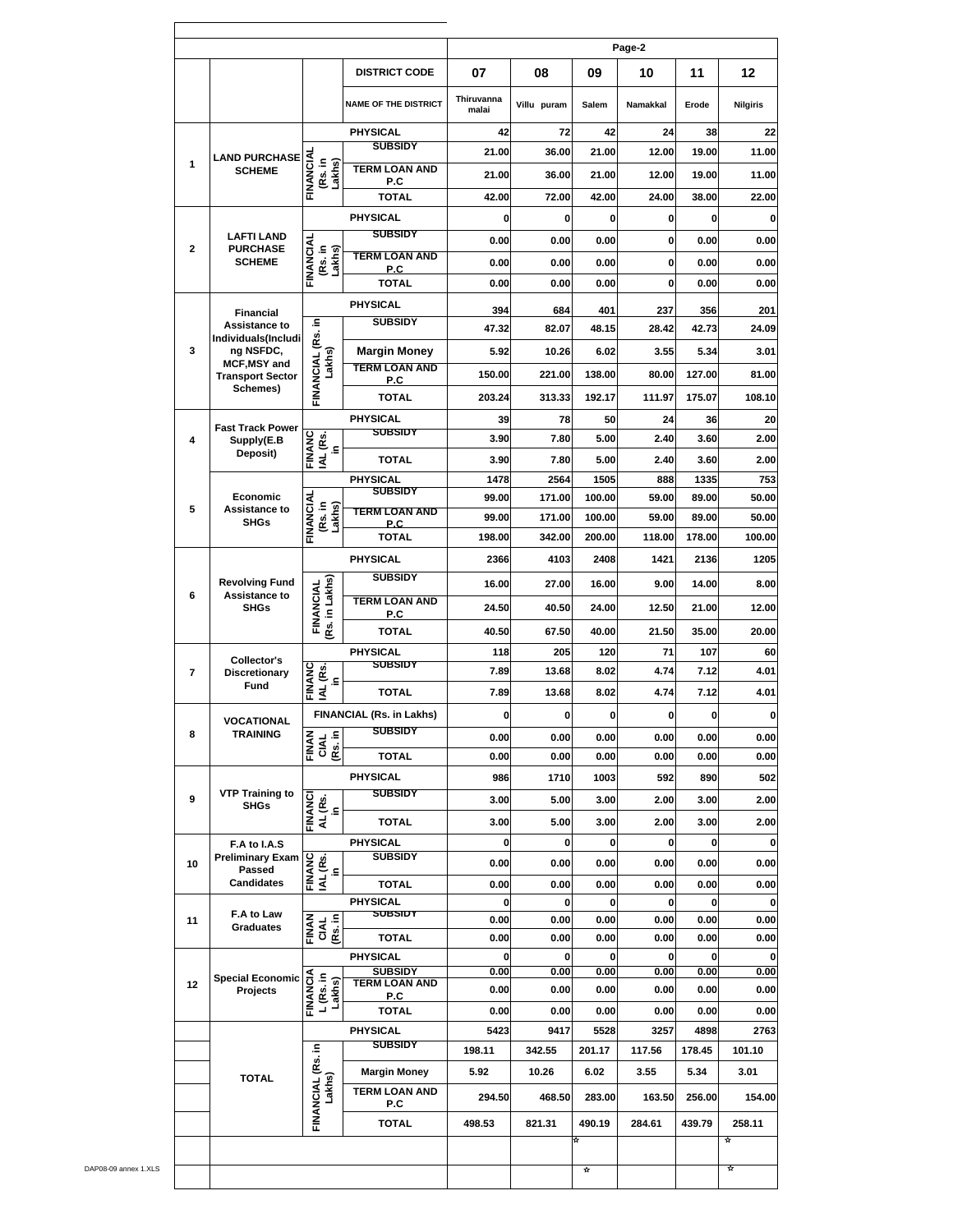|                                           |                                         |                                 |                                             |                  |                |                | Page-3         |                |                |
|-------------------------------------------|-----------------------------------------|---------------------------------|---------------------------------------------|------------------|----------------|----------------|----------------|----------------|----------------|
|                                           |                                         |                                 | <b>DISTRICT CODE</b>                        | 13               | 14             | 15             | 16             | 17             | 18             |
|                                           |                                         |                                 | <b>NAME OF THE DISTRICT</b>                 | Coimba tore      | Dindigul       | Karur          | Trichy         | Peram balur    | Ariyalur       |
|                                           |                                         |                                 | <b>PHYSICAL</b>                             | 56               | 34             | 16             | 36             | 14             | 14             |
|                                           | <b>LAND PURCHASE</b>                    |                                 | <b>SUBSIDY</b>                              | 28.00            | 17.00          | 8.00           | 18.00          | 7.00           | 7.00           |
| 1                                         | <b>SCHEME</b>                           | FINANCIAL<br>(Rs. in<br>Lakhs)  | <b>TERM LOAN AND</b><br>P.C                 | 28.00            | 17.00          | 8.00           | 18.00          | 7.00           | 7.00           |
|                                           |                                         |                                 | <b>TOTAL</b>                                | 56.00            | 34.00          | 16.00          | 36.00          | 14.00          | 14.00          |
|                                           |                                         |                                 | <b>PHYSICAL</b>                             | 0                | 0              | 0              | 0              | $\bf{0}$       |                |
|                                           | <b>LAFTI LAND</b>                       |                                 | <b>SUBSIDY</b>                              | 0.00             | 0.00           | 0.00           | 0.00           | 0.00           | 0.00           |
| $\overline{2}$                            | <b>PURCHASE</b><br><b>SCHEME</b>        | FINANCIAL<br>(Rs. in<br>Lakhs)  | <b>TERM LOAN AND</b>                        | 0.00             | 0.00           | 0.00           | 0.00           | 0.00           | 0.00           |
|                                           |                                         |                                 | P.C<br><b>TOTAL</b>                         | 0.00             | 0.00           | 0.00           | 0.00           | 0.00           | 0.00           |
|                                           |                                         |                                 | <b>PHYSICAL</b>                             |                  |                |                |                |                |                |
|                                           | <b>Financial</b><br>Assistance to       |                                 | <b>SUBSIDY</b>                              | 532<br>63.83     | 317<br>38.07   | 160<br>19.25   | 337<br>40.43   | 126<br>15.09   | 128<br>15.30   |
| 3                                         | Individuals(Includi<br>ng NSFDC,        | FINANCIAL (Rs. in               |                                             |                  |                |                |                |                |                |
|                                           | <b>MCF, MSY and</b>                     | Lakhs)                          | <b>Margin Money</b><br><b>TERM LOAN AND</b> | 7.98             | 4.76           | 2.41           | 5.05           | 1.89           | 1.91           |
|                                           | <b>Transport Sector</b><br>Schemes)     |                                 | P.C                                         | 204.00           | 119.00         | 69.00          | 129.00         | 64.00          | 57.00          |
|                                           |                                         |                                 | <b>TOTAL</b>                                | 275.81           | 161.83         | 90.66          | 174.48         | 80.98          |                |
|                                           | <b>Fast Track Power</b>                 |                                 | <b>PHYSICAL</b><br><b>SUBSIDY</b>           | 63               | 32             | 16             | 34             | 13             |                |
| 4                                         | Supply(E.B<br>Deposit)                  | FINANC<br>IAL (Rs.<br>Ξ.        |                                             | 6.30             | 3.20           | 1.60           | 3.40           | 1.30           | 1.30           |
|                                           |                                         |                                 | <b>TOTAL</b>                                | 6.30             | 3.20           | 1.60           | 3.40           | 1.30           | 1.30           |
|                                           | Economic                                |                                 | <b>PHYSICAL</b><br><b>SUBSIDY</b>           | 1994             | 1190           | 602            | 1264           | 472            | 479            |
| 5                                         | <b>Assistance to</b>                    | (Rs. in<br>Lakhs)               | TERM LOAN AND                               | 133.00<br>133.00 | 79.00<br>79.00 | 40.00<br>40.00 | 84.00<br>84.00 | 31.00<br>31.00 | 32.00<br>32.00 |
|                                           | <b>SHGs</b>                             | FINANCIAL                       | P.C<br><b>TOTAL</b>                         | 266.00           | 158.00         | 80.00          | 168.00         | 62.00          | 64.00          |
|                                           |                                         |                                 | <b>PHYSICAL</b>                             | 3191             | 1904           | 963            | 2021           | 755            | 765            |
|                                           |                                         |                                 | <b>SUBSIDY</b>                              |                  |                |                |                |                |                |
| <b>Revolving Fund</b><br>6<br><b>SHGs</b> | Assistance to                           |                                 | <b>TERM LOAN AND</b>                        | 21.00            | 13.00          | 6.00           | 13.00          | 5.00           | 5.00           |
|                                           |                                         | Rs. in Lakhs)<br>FINANCIAL      | P.C                                         | 31.50            | 19.50          | 9.00           | 19.50          | 7.50           | 7.50           |
|                                           |                                         |                                 | <b>TOTAL</b>                                | 52.50            | 32.50          | 15.00          | 32.50          | 12.50          | 12.50          |
|                                           | Collector's                             |                                 | <b>PHYSICAL</b><br><b>SUBSIDY</b>           | 160              | 95             | 48             | 101            | 38             |                |
| $\overline{7}$                            | Discretionary<br><b>Fund</b>            | FINANC<br>IAL (Rs.<br>£.        |                                             | 10.64            | 6.34           | 3.21           | 6.74           | 2.52           | 2.55           |
|                                           |                                         |                                 | <b>TOTAL</b>                                | 10.64            | 6.34           | 3.21           | 6.74           | 2.52           | 2.55           |
|                                           | VOCATIONAL                              |                                 | FINANCIAL (Rs. in Lakhs)<br><b>SUBSIDY</b>  | 0                | 0              | 0              | 0              | 0              |                |
| 8                                         | <b>TRAINING</b>                         | <b>FINAN</b><br>CIAL<br>(Rs. in |                                             | 0.00             | 0.00           | 0.00           | 0.00           | 0.00           | 0.00           |
|                                           |                                         |                                 | <b>TOTAL</b>                                | 0.00             | 0.00           | 0.00           | 0.00           | 0.00           | 0.00           |
|                                           | <b>VTP Training to</b>                  |                                 | PHYSICAL<br><b>SUBSIDY</b>                  | 1330             | 793            | 401            | 842            | 314            | 319            |
| 9                                         | <b>SHGs</b>                             | FINANCI<br>AL (Rs.<br>in        |                                             | 4.00             | 2.00           | 1.00           | 3.00           | 1.00           | 1.00           |
|                                           |                                         |                                 | <b>TOTAL</b>                                | 4.00             | 2.00           | 1.00           | 3.00           | 1.00           | 1.00           |
|                                           | F.A to I.A.S<br><b>Preliminary Exam</b> |                                 | PHYSICAL<br><b>SUBSIDY</b>                  | 0                | 0              | 0              | 0              | 0              |                |
| 10                                        | <b>Passed</b>                           | FINANC<br>IAL (RS.<br>Ξ.        |                                             | 0.00             | 0.00           | 0.00           | 0.00           | 0.00           | 0.00           |
|                                           | <b>Candidates</b>                       |                                 | <b>TOTAL</b>                                | 0.00             | 0.00           | 0.00           | 0.00           | 0.00           | 0.00           |
| 11                                        | F.A to Law                              |                                 | PHYSICAL<br><b>SUBSIDT</b>                  | 0<br>0.00        | 0<br>0.00      | 0<br>0.00      | 0<br>0.00      | 0<br>0.00      | 0.00           |
|                                           | <b>Graduates</b>                        | CIAL<br>(Rs. in<br>FINAN        | <b>TOTAL</b>                                | 0.00             | 0.00           | 0.00           | 0.00           | 0.00           | 0.00           |
|                                           |                                         |                                 | PHYSICAL                                    | 0                | 0              | 0              | 0              | $\bf{0}$       |                |
|                                           | <b>Special Economic</b>                 |                                 | <b>SUBSIDY</b><br><b>TERM LOAN AND</b>      | 0.00             | 0.00           | 0.00           | 0.00           | 0.00           | 0.00           |
| 12                                        | Projects                                | FINANCIA<br>L (Rs. in<br>Lakhs) | P.C                                         | 0.00             | 0.00           | 0.00           | 0.00           | 0.00           | 0.00           |
|                                           |                                         |                                 | <b>TOTAL</b>                                | 0.00             | 0.00           | 0.00           | 0.00           | 0.00           | 0.00           |
|                                           |                                         |                                 | <b>PHYSICAL</b><br><b>SUBSIDY</b>           | 7327             | 4364           | 2206           | 4635           | 1731           | 1756           |
|                                           |                                         |                                 |                                             | 266.77           | 158.61         | 79.06          | 168.57         | 62.91          | 64.15          |
|                                           | <b>TOTAL</b>                            | Lakhs)                          | <b>Margin Money</b>                         | 7.98             | 4.76           | 2.41           | 5.05           | 1.89           | 1.91           |
|                                           |                                         | FINANCIAL (Rs. in               | <b>TERM LOAN AND</b><br>P.C                 | 396.50           | 234.50         | 126.00         | 250.50         | 109.50         | 103.50         |
|                                           |                                         |                                 |                                             |                  |                |                |                |                |                |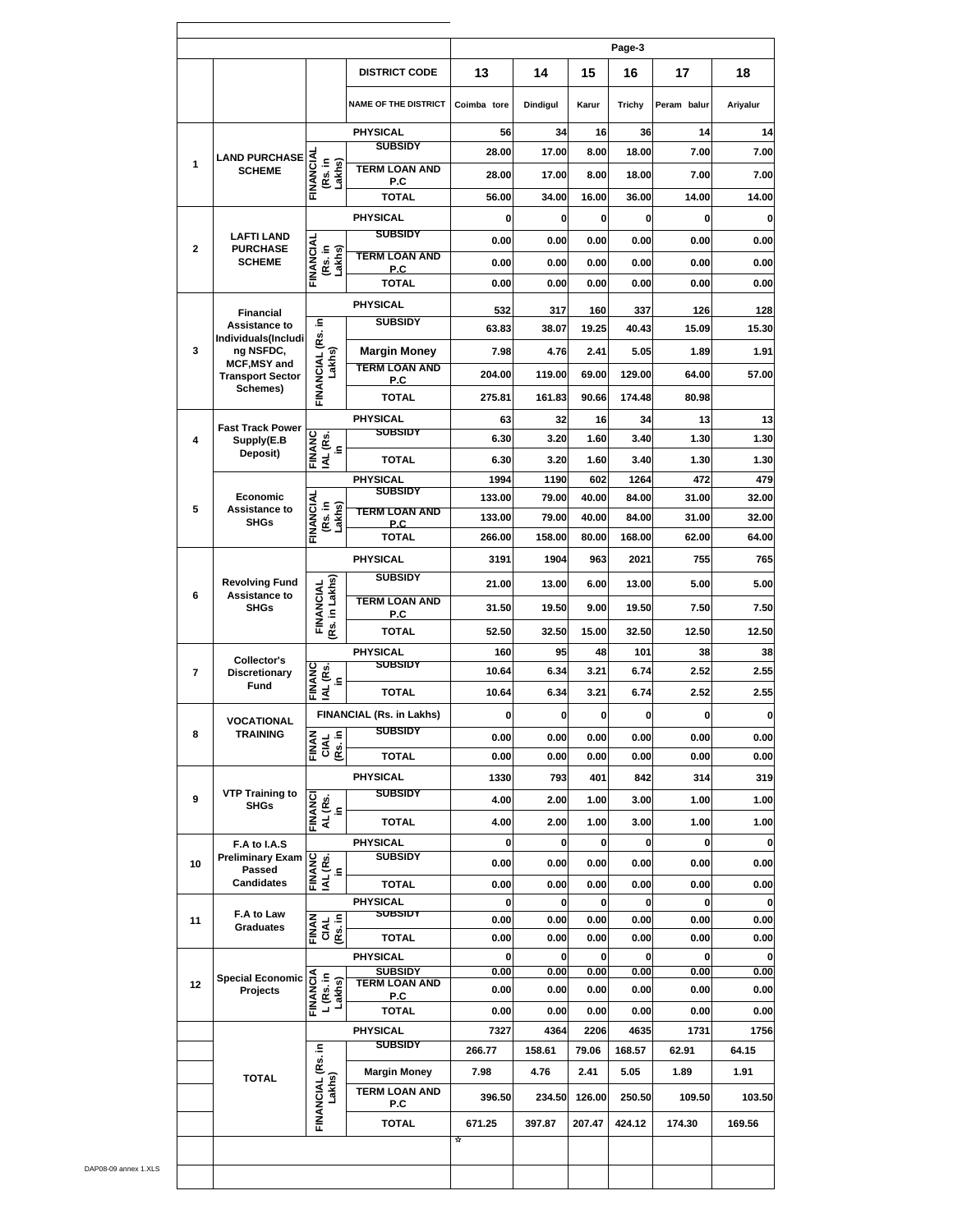|                           |                                                       |                                      |                             |              |               | Page-4       |              |              |                |
|---------------------------|-------------------------------------------------------|--------------------------------------|-----------------------------|--------------|---------------|--------------|--------------|--------------|----------------|
|                           |                                                       |                                      | <b>DISTRICT CODE</b>        | 19           | 20            | 21           | 22           | 23           | 24             |
|                           |                                                       |                                      | <b>NAME OF THE DISTRICT</b> | Cudda lore   | Naga pattinam | Thiruvarur   | Thanjavur    | Pudu kottai  | Siva<br>gangai |
|                           |                                                       |                                      | <b>PHYSICAL</b>             | 56           | 40            | 34           | 36           | 22           | 16             |
| <b>LAND PURCHASE</b><br>1 |                                                       |                                      | <b>SUBSIDY</b>              | 28.00        | 20.00         | 17.00        | 18.00        | 11.00        | 8.00           |
|                           | <b>SCHEME</b>                                         | <b>FINANCIA</b><br>(Rs. in<br>Lakhs) | <b>TERM LOAN AND</b><br>P.C | 28.00        | 20.00         | 17.00        | 18.00        | 11.00        | 8.00           |
|                           |                                                       |                                      | <b>TOTAL</b>                | 56.00        | 40.00         | 34.00        | 36.00        | 22.00        | 16.00          |
|                           |                                                       |                                      | <b>PHYSICAL</b>             | 0            | 1000          | 500          | 0            | 0            |                |
| $\mathbf{2}$              | <b>LAFTI LAND</b><br><b>PURCHASE</b>                  |                                      | <b>SUBSIDY</b>              | 0.00         | 170.00        | 80.00        | 0.00         | 0.00         | 0.00           |
|                           | <b>SCHEME</b>                                         | FINANCIAL<br>(Rs. in<br>Lakhs)       | <b>TERM LOAN AND</b><br>P.C | 0.00         | 170.00        | 80.00        | 0.00         | 0.00         | 0.00           |
|                           |                                                       |                                      | <b>TOTAL</b>                | 0.00         | 340.00        | 160.00       | 0.00         | 0.00         | 0.00           |
|                           | <b>Financial</b>                                      |                                      | <b>PHYSICAL</b>             | 535          | 372           | 319          | 337          | 210          | 159            |
|                           | Assistance to                                         |                                      | <b>SUBSIDY</b>              | 64.21        | 44.65         | 38.29        | 40.45        | 25.25        | 19.11          |
| 3                         | Individuals(Includi<br>ng NSFDC,                      | FINANCIAL (Rs. in                    | <b>Margin Money</b>         | 8.03         | 5.58          | 4.79         | 5.06         | 3.16         | 2.39           |
|                           | <b>MCF, MSY and</b>                                   | Lakhs)                               | <b>TERM LOAN AND</b>        | 189.00       | 134.00        | 109.00       | 139.00       | 96.00        | 84.00          |
|                           | <b>Transport Sector</b><br>Schemes)                   |                                      | P.C                         |              |               |              |              |              |                |
|                           |                                                       |                                      | <b>TOTAL</b>                | 261.24       | 184.23        | 152.08       | 184.51       | 124.41       | 105.50         |
|                           | <b>Fast Track Power</b>                               |                                      | PHYSICAL<br><b>SUBSIDY</b>  | 54           | 37            | 32           | 34           | 21           |                |
| 4                         | Supply(E.B<br>Deposit)                                | <b>FINANC</b><br>IAL (Rs.<br>£.      | TOTAL                       | 5.40<br>5.40 | 3.70<br>3.70  | 3.20<br>3.20 | 3.40<br>3.40 | 2.10<br>2.10 | 1.80           |
|                           |                                                       |                                      | <b>PHYSICAL</b>             | 2006         | 1396          | 1196         | 1264         | 789          | 1.80<br>597    |
|                           | Economic                                              |                                      | <b>SUBSIDY</b>              | 134.00       | 93.00         | 80.00        | 84.00        | 53.00        | 40.00          |
| 5                         | Assistance to                                         | (Rs. in<br>Lakhs)                    | <b>TERM LOAN AND</b>        | 134.00       | 93.00         | 80.00        | 84.00        | 53.00        | 40.00          |
| <b>SHGs</b>               | FINANCIAL                                             | P.C.<br><b>TOTAL</b>                 | 268.00                      | 186.00       | 160.00        | 168.00       | 106.00       | 80.00        |                |
|                           |                                                       |                                      | <b>PHYSICAL</b>             | 3211         | 2233          | 1914         | 2022         | 1262         | 956            |
|                           | <b>Revolving Fund</b><br>Assistance to<br><b>SHGs</b> |                                      | <b>SUBSIDY</b>              |              |               |              |              |              |                |
| 6                         |                                                       | Rs. in Lakhs)<br>FINANCIAL           | <b>TERM LOAN AND</b>        | 21.00        | 15.00         | 13.00        | 13.00        | 8.00         | 6.00           |
|                           |                                                       |                                      | P.C                         | 31.50        | 22.50         | 19.50        | 20.00        | 12.00        | 9.00           |
|                           |                                                       |                                      | <b>TOTAL</b>                | 52.50        | 37.50         | 32.50        | 33.00        | 20.00        | 15.00          |
|                           | Collector's                                           |                                      | PHYSICAL<br><b>SUBSIDY</b>  | 161          | 112           | 96           | 101          | 63           |                |
| 7                         | <b>Discretionary</b><br>Fund                          | <b>FINANC</b><br>IAL (Rs.<br>Ξ.      |                             | 10.70        | 7.44          | 6.38         | 6.74         | 4.21         | 3.19           |
|                           |                                                       |                                      | <b>TOTAL</b>                | 10.70        | 7.44          | 6.38         | 6.74         | 4.21         | 3.19           |
|                           | <b>VOCATIONAL</b>                                     |                                      | FINANCIAL (Rs. in Lakhs)    | 0            | 0             | $\mathbf 0$  | 0            | 0            |                |
| 8                         | TRAINING                                              | FINAN<br>CIAL<br>(Rs. in             | <b>SUBSIDY</b>              | 0.00         | 0.00          | 0.00         | 0.00         | 0.00         | 0.00           |
|                           |                                                       |                                      | <b>TOTAL</b>                | 0.00         | 0.00          | 0.00         | 0.00         | 0.00         | 0.00           |
|                           |                                                       |                                      | <b>PHYSICAL</b>             | 1338         | 930           | 798          | 843          | 526          | 398            |
| 9                         | <b>VTP Training to</b><br><b>SHGs</b>                 | FINANCI<br>AL (Rs.<br>in             | <b>SUBSIDY</b>              | 4.00         | 3.00          | 2.00         | 3.00         | 2.00         | 1.00           |
|                           |                                                       |                                      | <b>TOTAL</b>                | 4.00         | 3.00          | 2.00         | 3.00         | 2.00         | 1.00           |
|                           | F.A to I.A.S                                          |                                      | PHYSICAL                    | 0            | 0             | $\mathbf 0$  | 0            | 0            |                |
| 10                        | <b>Preliminary Exam</b><br>Passed                     | FINANC<br>IAL (Rs.<br>In             | <b>SUBSIDY</b>              | 0.00         | 0.00          | 0.00         | 0.00         | 0.00         | 0.00           |
|                           | <b>Candidates</b>                                     |                                      | <b>TOTAL</b>                | 0.00         | 0.00          | 0.00         | 0.00         | 0.00         | 0.00           |
|                           | F.A to Law                                            |                                      | PHYSICAL<br>SUBSIDT         | 0            | $\mathbf 0$   | $\mathbf 0$  | 0            | 0            |                |
| 11                        | <b>Graduates</b>                                      | FINAN<br>CIAL<br>(Rs. in             | <b>TOTAL</b>                | 0.00<br>0.00 | 0.00<br>0.00  | 0.00<br>0.00 | 0.00<br>0.00 | 0.00<br>0.00 | 0.00<br>0.00   |
|                           |                                                       |                                      | PHYSICAL                    | 0            | $\bf o$       | $\mathbf{0}$ | 0            | 0            |                |
|                           | <b>Special Economic</b>                               |                                      | <b>SUBSIDY</b>              | 0.00         | 0.00          | 0.00         | 0.00         | 0.00         | 0.00           |
| 12                        | Projects                                              | FINANCIA<br>L(Rs. in<br>Lakhs)       | <b>TERM LOAN AND</b><br>P.C | 0.00         | 0.00          | 0.00         | 0.00         | 0.00         | 0.00           |
|                           |                                                       |                                      | TOTAL                       | 0.00         | 0.00          | 0.00         | 0.00         | 0.00         | 0.00           |
|                           |                                                       |                                      | PHYSICAL                    | 7361         | 6120          | 4889         | 4637         | 2893         | 2192           |
|                           |                                                       |                                      | <b>SUBSIDY</b>              | 267.31       | 356.79        | 239.87       | 168.59       | 105.56       | 79.10          |
|                           | <b>TOTAL</b>                                          |                                      | <b>Margin Money</b>         | 8.03         | 5.58          | 4.79         | 5.06         | 3.16         | 2.39           |
|                           |                                                       | FINANCIAL (Rs. in<br>Lakhs)          | <b>TERM LOAN AND</b><br>P.C | 382.50       | 439.50        | 305.50       | 261.00       | 172.00       | 141.00         |
|                           |                                                       |                                      |                             |              |               |              |              |              |                |
|                           |                                                       |                                      | <b>TOTAL</b>                | 657.84       | 801.87        | 550.16       | 434.65       | 280.72       | 222.49         |

 $\mathbf{r}$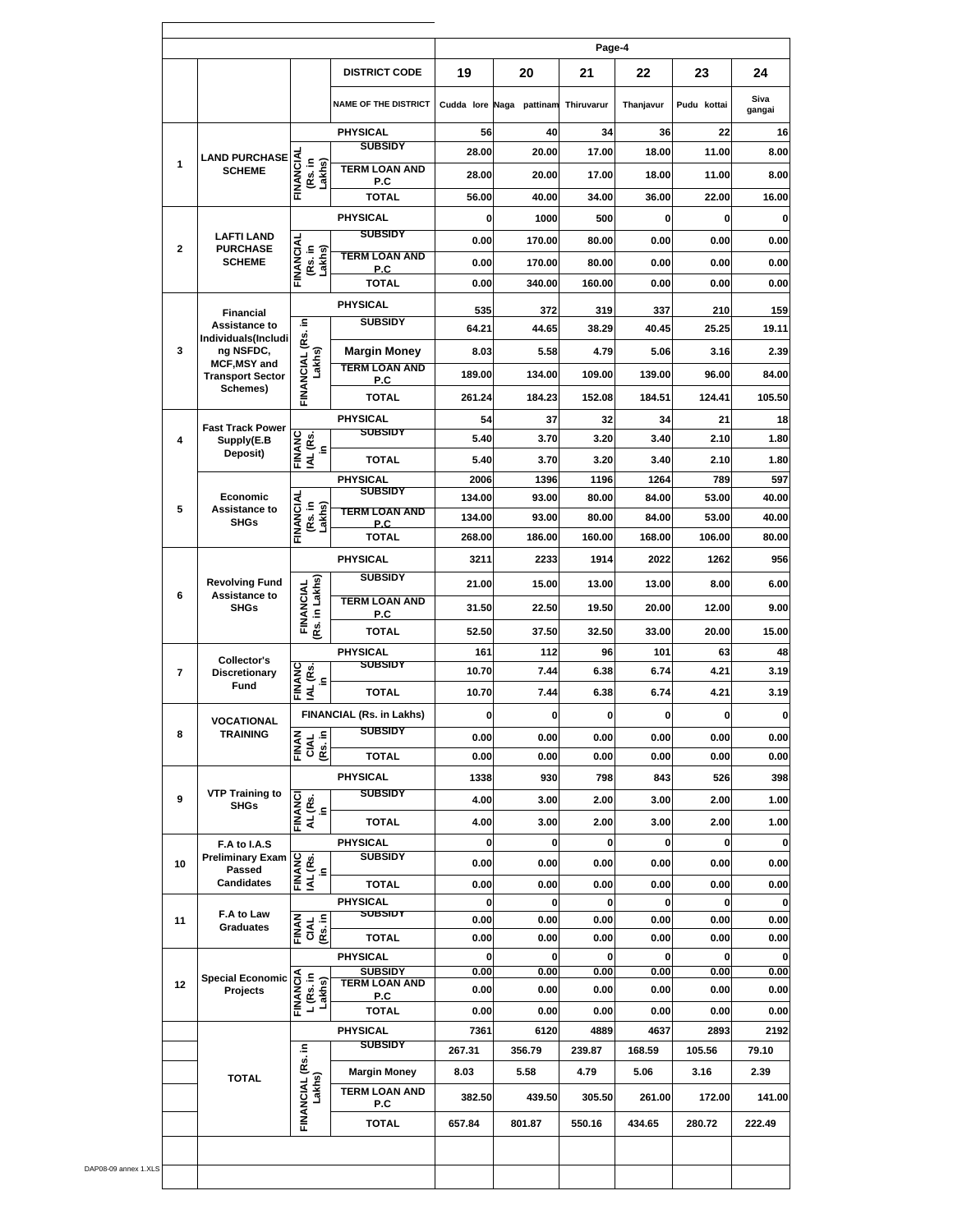|                                                      |                                          |                                 |                                   |                  |                |                  | Page-5             |                  |                 |
|------------------------------------------------------|------------------------------------------|---------------------------------|-----------------------------------|------------------|----------------|------------------|--------------------|------------------|-----------------|
|                                                      |                                          |                                 | <b>DISTRICT CODE</b>              | 25               | 26             | 27               | 28                 | 29               | 30              |
|                                                      |                                          |                                 | <b>NAME OF THE DISTRICT</b>       | <b>Madurai</b>   | Theni          | Virudhu<br>nagar | Ramanatha<br>puram | Thoothu<br>kudi  | Tirunel<br>veli |
|                                                      |                                          |                                 | <b>PHYSICAL</b>                   | 28               | 18             | 30               | 20                 | 26               | 42              |
| <b>LAND PURCHASE</b><br>1                            |                                          |                                 | <b>SUBSIDY</b>                    | 14.00            | 9.00           | 15.00            | 10.00              | 13.00            | 21.00           |
|                                                      | <b>SCHEME</b>                            | FINANCIA<br>(Rs. in<br>Lakhs)   | <b>TERM LOAN AND</b><br>P.C       | 14.00            | 9.00           | 15.00            | 10.00              | 13.00            | 21.00           |
|                                                      |                                          |                                 | <b>TOTAL</b>                      | 28.00            | 18.00          | 30.00            | 20.00              | 26.00            | 42.00           |
|                                                      |                                          |                                 | <b>PHYSICAL</b>                   | 0                | 0              | 0                | 0                  | 0                |                 |
| $\mathbf{2}$                                         | <b>LAFTI LAND</b><br><b>PURCHASE</b>     |                                 | <b>SUBSIDY</b>                    | 0.00             | 0.00           | 0.00             | 0.00               | 0.00             | 0.00            |
|                                                      | <b>SCHEME</b>                            | FINANCIAL<br>(Rs. in<br>Lakhs)  | <b>TERM LOAN AND</b><br>P.C.      | 0.00             | 0.00           | 0.00             | 0.00               | 0.00             | 0.00            |
|                                                      |                                          |                                 | <b>TOTAL</b>                      | 0.00             | 0.00           | 0.00             | 0.00               | 0.00             | 0.00            |
|                                                      | <b>Financial</b>                         |                                 | <b>PHYSICAL</b>                   | 273              | 179            | 280              | 182                | 244              | 406             |
|                                                      | Assistance to<br>Individuals(Includi     | ءِ                              | <b>SUBSIDY</b>                    | 32.71            | 21.43          | 33.63            | 21.89              | 29.24            | 48.68           |
| 3                                                    | ng NSFDC,<br><b>MCF, MSY and</b>         | FINANCIAL (Rs.<br>Lakhs)        | <b>Margin Money</b>               | 4.09             | 2.68           | 4.20             | 2.74               | 3.66             | 6.09            |
|                                                      | <b>Transport Sector</b>                  |                                 | <b>TERM LOAN AND</b><br>P.C       | 107.00           | 89.00          | 127.00           | 86.00              | 97.00            | 149.00          |
|                                                      | Schemes)                                 |                                 | <b>TOTAL</b>                      | 143.80           | 113.11         | 164.83           | 110.63             | 129.90           | 203.77          |
|                                                      | <b>Fast Track Power</b>                  |                                 | <b>PHYSICAL</b>                   | 27               | 25             | 28               | 18                 | 24               |                 |
| 4                                                    | Supply(E.B                               | <b>FINANC</b><br>IAL (Rs.<br>ءِ | <b>SUBSIDY</b>                    | 2.70             | 2.50           | 2.80             | 1.80               | 2.40             | 4.10            |
|                                                      | Deposit)                                 |                                 | <b>TOTAL</b>                      | 2.70             | 2.50           | 2.80             | 1.80               | 2.40             | 4.10            |
|                                                      |                                          |                                 | <b>PHYSICAL</b><br><b>SUBSIDY</b> | 1022             | 670            | 1051             | 684                | 914              | 1521            |
| Economic<br>5<br><b>Assistance to</b><br><b>SHGs</b> | FINANCIAL<br>(Rs. in<br>Lakhs)           | TERM LOAN AND                   | 68.00<br>68.00                    | 45.00<br>45.00   | 70.00<br>70.00 | 46.00<br>46.00   | 61.00<br>61.00     | 101.00<br>101.00 |                 |
|                                                      |                                          |                                 | P.C<br><b>TOTAL</b>               | 136.00           | 90.00          | 140.00           | 92.00              | 122.00           | 202.00          |
|                                                      |                                          |                                 | <b>PHYSICAL</b>                   | 1636             | 1072           | 1682             | 1094               | 1462             | 2435            |
|                                                      |                                          |                                 | <b>SUBSIDY</b>                    |                  |                |                  |                    |                  |                 |
| 6                                                    | <b>Revolving Fund</b><br>Assistance to   | Rs. in Lakhs)<br>FINANCIAL      | <b>TERM LOAN AND</b>              | 11.00            | 7.00           | 11.00            | 7.00               | 10.00            | 16.00           |
| <b>SHGs</b>                                          |                                          | P.C                             | 16.50                             | 10.50            | 16.50          | 10.50            | 15.00              | 24.00            |                 |
|                                                      |                                          |                                 | <b>TOTAL</b>                      | 27.50            | 17.50          | 27.50            | 17.50              | 25.00            | 40.00           |
|                                                      | <b>Collector's</b>                       |                                 | <b>PHYSICAL</b><br><b>SUBSIDY</b> | 82<br>5.45       | 54<br>3.57     | 84<br>5.60       | 55<br>3.65         | 73<br>4.87       | 122<br>8.11     |
| $\overline{7}$                                       | <b>Discretionary</b><br>Fund             | FINANC<br>IAL (Rs.<br>£.        | <b>TOTAL</b>                      | 5.45             | 3.57           | 5.60             | 3.65               | 4.87             | 8.11            |
|                                                      |                                          |                                 | FINANCIAL (Rs. in Lakhs)          |                  | 0              | O                | 0                  | 0                |                 |
| 8                                                    | <b>VOCATIONAL</b><br><b>TRAINING</b>     |                                 | <b>SUBSIDY</b>                    | $\bf{0}$<br>0.00 | 0.00           | 0.00             | 0.00               | 0.00             | 0.00            |
|                                                      |                                          | FINAN<br>CIAL<br>(Rs. in        | <b>TOTAL</b>                      | 0.00             | 0.00           | 0.00             | 0.00               | 0.00             | 0.00            |
|                                                      |                                          |                                 | <b>PHYSICAL</b>                   | 682              | 447            | 701              | 456                | 609              | 1014            |
| 9                                                    | <b>VTP Training to</b>                   |                                 | <b>SUBSIDY</b>                    | 2.00             | 1.00           | 2.00             | 1.00               | 2.00             | 3.00            |
|                                                      | <b>SHGs</b>                              | FINANCI<br>$AL(Rs.$ in          | <b>TOTAL</b>                      | 2.00             | 1.00           | 2.00             | 1.00               | 2.00             | 3.00            |
|                                                      | F.A to I.A.S                             |                                 | <b>PHYSICAL</b>                   | 0                | 0              | 0                | 0                  | 0                |                 |
| 10                                                   | <b>Preliminary Exam</b><br><b>Passed</b> |                                 | <b>SUBSIDY</b>                    | 0.00             | 0.00           | 0.00             | 0.00               | 0.00             | 0.00            |
|                                                      | <b>Candidates</b>                        | in<br>IAL (Rs.<br>FINANC        | <b>TOTAL</b>                      | 0.00             | 0.00           | 0.00             | 0.00               | 0.00             | 0.00            |
|                                                      |                                          |                                 | <b>PHYSICAL</b><br>SUBSIDT        | 0                | 0              | 0                | 0                  | 0                |                 |
| 11                                                   | F.A to Law<br><b>Graduates</b>           | CIAL<br>(Rs. in<br>FINAN        |                                   | 0.00             | 0.00           | 0.00             | 0.00               | 0.00             | 0.00            |
|                                                      |                                          |                                 | <b>TOTAL</b><br><b>PHYSICAL</b>   | 0.00<br>0        | 0.00<br>0      | 0.00<br>0        | 0.00<br>0          | 0.00<br>0        | 0.00            |
|                                                      | <b>Special Economic</b>                  |                                 | <b>SUBSIDY</b>                    | 0.00             | 0.00           | 0.00             | 0.00               | 0.00             | 0.00            |
| 12                                                   | Projects                                 | FINANCIA<br>L (Rs. in<br>Lakhs) | <b>TERM LOAN AND</b><br>P.C       | 0.00             | 0.00           | 0.00             | 0.00               | 0.00             | 0.00            |
|                                                      |                                          |                                 | <b>TOTAL</b>                      | 0.00             | 0.00           | 0.00             | 0.00               | 0.00             | 0.00            |
|                                                      |                                          |                                 | <b>PHYSICAL</b>                   | 3750             | 2465           | 3855             | 2509               | 3351             | 5581            |
|                                                      |                                          | £.                              | <b>SUBSIDY</b>                    | 135.86           | 89.50          | 140.03           | 91.34              | 122.51           | 201.89          |
|                                                      | <b>TOTAL</b>                             |                                 | <b>Margin Money</b>               | 4.09             | 2.68           | 4.20             | 2.74               | 3.66             | 6.09            |
|                                                      |                                          | FINANCIAL (Rs.<br>Lakhs)        | <b>TERM LOAN AND</b><br>P.C       | 205.50           | 153.50         | 228.50           | 152.50             | 186.00           | 295.00          |
|                                                      |                                          |                                 | <b>TOTAL</b>                      | 345.45           | 245.68         | 372.73           | 246.58             | 312.17           | 502.98          |
|                                                      |                                          |                                 |                                   |                  |                |                  |                    |                  |                 |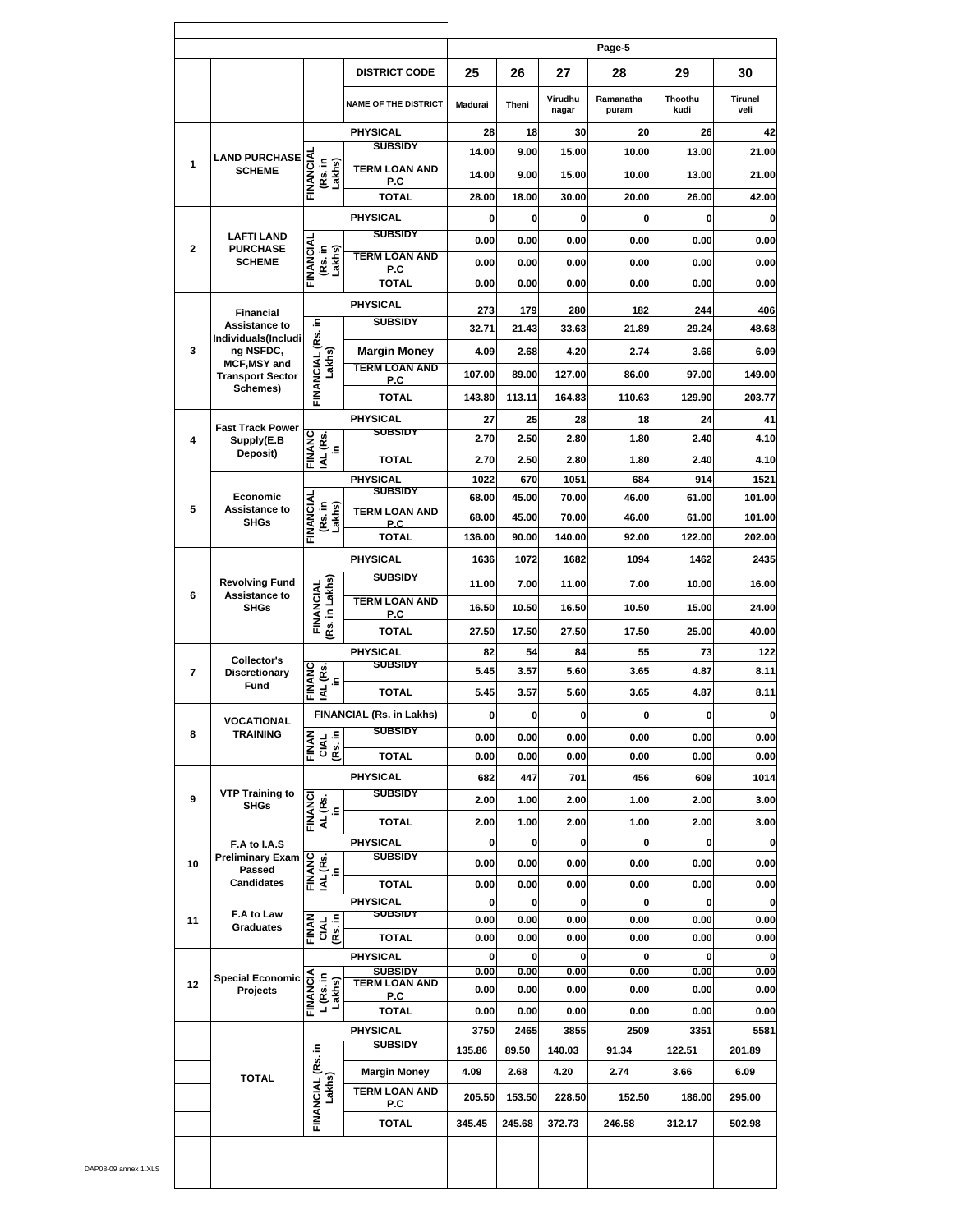|                    |                                       |                                             |                                             |             | Page-6                                          |                |
|--------------------|---------------------------------------|---------------------------------------------|---------------------------------------------|-------------|-------------------------------------------------|----------------|
|                    |                                       |                                             | <b>DISTRICT CODE</b>                        | 31          | 32                                              |                |
|                    |                                       |                                             | <b>NAME OF THE DISTRICT</b>                 | Krishnagiri | Kanyakumari                                     | <b>TOTAL</b>   |
|                    |                                       |                                             | <b>PHYSICAL</b><br><b>SUBSIDY</b>           | 20          | 6                                               | 1000           |
| 1                  | <b>LAND PURCHASE</b>                  |                                             |                                             | 10.00       | 3.00                                            | 500.00         |
|                    | <b>SCHEME</b>                         | FINANCIAL<br>(Rs. in<br>Lakhs)              | <b>TERM LOAN AND</b><br>P.C                 | 10.00       | 3.00                                            | 500.00         |
|                    |                                       |                                             | <b>TOTAL</b>                                | 20.00       | 6.00                                            | 1000.00        |
|                    |                                       |                                             | <b>PHYSICAL</b>                             | 0           | 0                                               | 1500           |
|                    | <b>LAFTI LAND</b>                     |                                             | <b>SUBSIDY</b>                              | 0.00        | 0.00                                            | 250.00         |
| $\mathbf{2}$       | <b>PURCHASE</b><br><b>SCHEME</b>      | FINANCIAL<br>(Rs. in<br>Lakhs)              | <b>TERM LOAN AND</b>                        | 0.00        | 0.00                                            | 250.00         |
|                    |                                       |                                             | P.C<br><b>TOTAL</b>                         | 0.00        | 0.00                                            | 500.00         |
|                    |                                       |                                             | <b>PHYSICAL</b>                             |             |                                                 | 10000          |
|                    | Financial<br>Assistance to            |                                             | <b>SUBSIDY</b>                              | 183         | 57                                              |                |
|                    | Individuals(Includi                   | FINANCIAL (Rs. in                           |                                             | 21.91       | 6.85                                            | 1200.00        |
| 3                  | ng NSFDC,<br>MCF, MSY and             | Lakhs)                                      | <b>Margin Money</b>                         | 2.74        | 0.86                                            | 150.00         |
|                    | <b>Transport Sector</b>               |                                             | <b>TERM LOAN AND</b><br>P.C                 | 81.00       | 32.00                                           | 3850.00        |
|                    | Schemes)                              |                                             | <b>TOTAL</b>                                | 105.65      | 39.71                                           | 5200.00        |
|                    |                                       |                                             | <b>PHYSICAL</b>                             | 18          | 6                                               | 1000           |
| 4                  | <b>Fast Track Power</b><br>Supply(E.B |                                             | <b>SUBSIDY</b>                              | 1.80        | 0.60                                            | 100.00         |
|                    | Deposit)                              | <b>FINANC</b><br>IAL (Rs.<br>£.             | <b>TOTAL</b>                                | 1.80        | 0.60                                            | 100.00         |
|                    |                                       |                                             | <b>PHYSICAL</b>                             | 685         | 215                                             | 37500          |
|                    | Economic                              |                                             | <b>SUBSIDY</b>                              | 46.00       | 14.00                                           | 2500.00        |
| 5                  | Assistance to<br><b>SHGs</b>          | FINANCIAL<br>(Rs. in<br>Lakhs)              | <b>TERM LOAN AND</b><br>P.C.                | 46.00       | 14.00                                           | 2500.00        |
|                    |                                       |                                             | <b>TOTAL</b>                                | 92.00       | 28.00                                           | 5000.00        |
|                    |                                       |                                             | <b>PHYSICAL</b>                             | 1096        | 343                                             | 60000          |
|                    | <b>Revolving Fund</b>                 |                                             | <b>SUBSIDY</b>                              |             | 3.00                                            | 400.00         |
| 6<br>Assistance to |                                       | Rs. in Lakhs)<br>FINANCIAL                  | <b>TERM LOAN AND</b>                        | 8.00        |                                                 |                |
|                    | <b>SHGs</b>                           |                                             | P.C                                         | 12.00       | 4.50                                            | 600.00         |
|                    |                                       |                                             | <b>TOTAL</b>                                | 20.00       | 7.50                                            | 1000.00        |
|                    | Collector's                           |                                             | <b>PHYSICAL</b><br><b>SUBSIDY</b>           | 55          | 17                                              | 3000           |
| 7                  | <b>Discretionary</b><br>Fund          | FINANC<br>IAL (Rs.<br>£.                    |                                             | 3.65        | 1.14                                            | 200.00         |
|                    |                                       |                                             | <b>TOTAL</b>                                | 3.65        | 1.14                                            | 200.00         |
|                    | VOCATIONAL                            |                                             | FINANCIAL (Rs. in Lakhs)                    | 0           | 0                                               |                |
| 8                  | <b>TRAINING</b>                       | FINAN<br>CIAL<br>(Rs. in                    | <b>SUBSIDY</b>                              | 0.00        | 0.00                                            | 400.00         |
|                    |                                       |                                             | <b>TOTAL</b>                                | 0.00        | 0.00                                            | 400.00         |
|                    |                                       |                                             | PHYSICAL                                    | 456         | 143                                             | 25000          |
| 9                  | <b>VTP Training to</b><br><b>SHGs</b> |                                             | <b>SUBSIDY</b>                              | 1.00        | 1.00                                            | 75.00          |
|                    |                                       | FINANC<br>AL (Rs.<br>in                     | TOTAL                                       | 1.00        | 1.00                                            | 75.00          |
|                    | F.A to I.A.S                          |                                             | PHYSICAL                                    | 0           | 0                                               | 200            |
| 10                 | <b>Preliminary Exam</b><br>Passed     | $\mathop{\mathsf{es}}\limits_{\mathsf{in}}$ | <b>SUBSIDY</b>                              | 0.00        | 0.00                                            | 50.00          |
|                    | <b>Candidates</b>                     | FINANC<br>보                                 | <b>TOTAL</b>                                | 0.00        | 0.00                                            | 50.00          |
|                    |                                       |                                             | PHYSICAL                                    | 0           | 0                                               | 500            |
| 11                 | F.A to Law<br><b>Graduates</b>        | FINAN<br>CIAL<br>(Rs. in                    | <b>SUBSIDT</b>                              | 0.00        | 0.00                                            | 50.00          |
|                    |                                       |                                             | TOTAL                                       | 0.00        | 0.00                                            | 50.00          |
|                    |                                       |                                             | PHYSICAL<br><b>SUBSIDY</b>                  | 0<br>0.00   | 0<br>0.00                                       | 1400<br>275.00 |
| 12                 | <b>Special Economic</b><br>Projects   | FINANCIA<br>L (Rs. in<br>Lakhs)             | <b>TERM LOAN AND</b>                        | 0.00        | 0.00                                            | 500.00         |
|                    |                                       |                                             | P.C<br>TOTAL                                | 0.00        | 0.00                                            | 775.00         |
|                    |                                       |                                             | <b>PHYSICAL</b>                             | 2513        | 786                                             | 141100         |
|                    |                                       |                                             | <b>SUBSIDY</b>                              | 92.36       | 29.59                                           | 6000.00        |
|                    |                                       |                                             |                                             | 2.74        | 0.86                                            | 150.00         |
|                    | <b>TOTAL</b>                          | Lakhs)                                      | <b>Margin Money</b><br><b>TERM LOAN AND</b> |             |                                                 |                |
|                    |                                       | FINANCIAL (Rs. in                           | P.C                                         | 149.00      | 53.50                                           | 8200.00        |
|                    |                                       |                                             | <b>TOTAL</b>                                | 244.10      | 83.95                                           | 14350.00       |
|                    |                                       |                                             |                                             |             | V. KANAGARAJ,<br><b>SECRETARY TO GOVERNMENT</b> |                |

r,